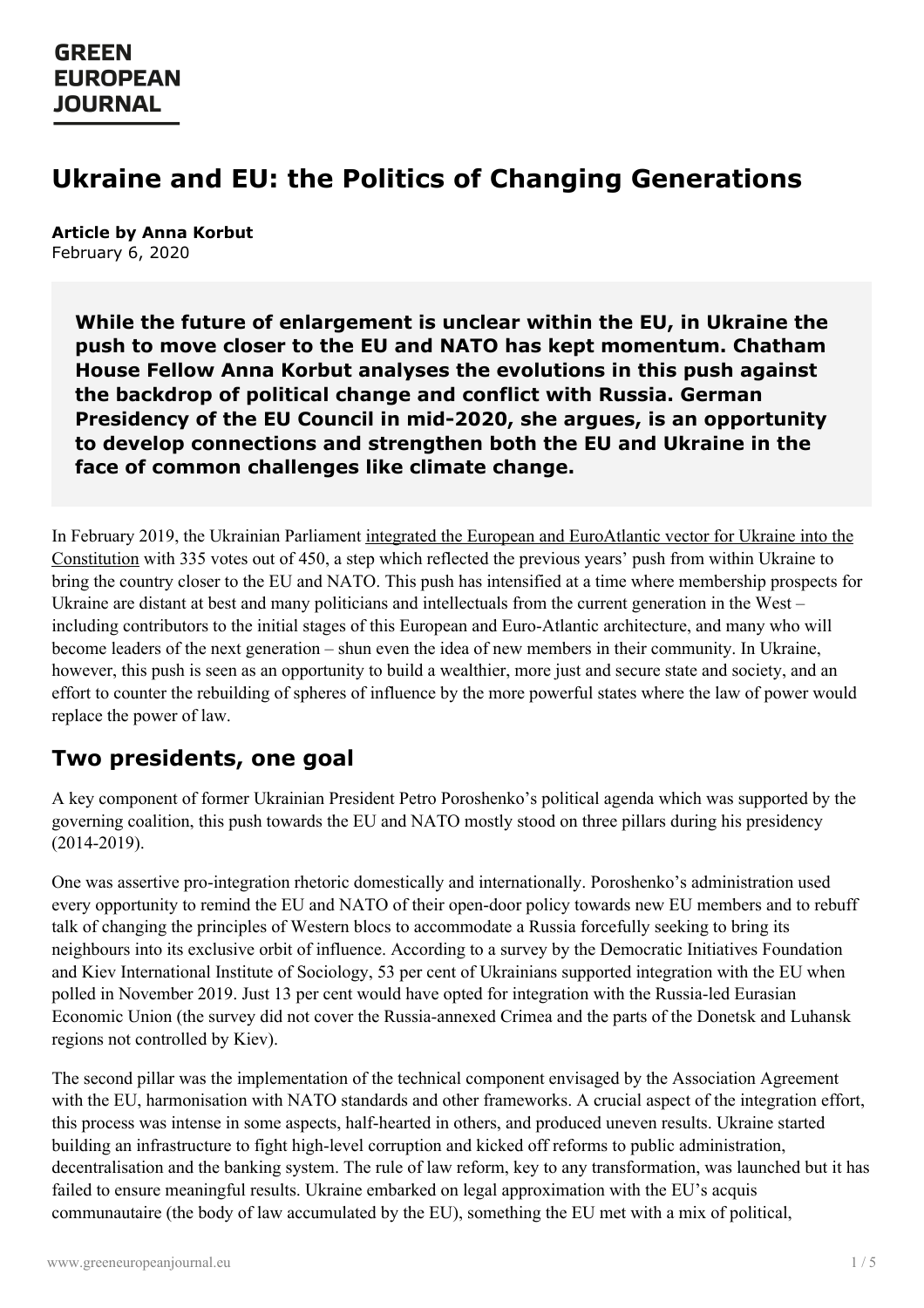macrofinancial and technical support, as well as pressure on those in power to deliver on their commitments and on the requirements of Ukraine's civil society. All this in the context of enormous political, economic and psychological strain caused by the war in Donbass and the security threat from Russia.

The third pillar of Poroshenko's push towards the EU and NATO was the need to respond to the changing European, Euro-Atlantic and global environment by developing new partnerships and contacts with third countries to expand opportunities for Ukraine's diplomacy, economy, trade and more.

With comedian-turned-politician Volodymyr Zelensky's presidency as of May 2019 and the domination of his party, the Servant of the People, in both legislative and executive powers, the pattern of Ukraine's international relations, including those with the EU and NATO, changed tactically but not strategically.

The implementation of the technocratic pillar is the new administration's priority. It focuses on deepening and expanding Ukraine-EU relations on the pragmatic level. This includes broader sectoral integration with a focus on the digital, energy and customs markets; more European integration for the regions as Ukraine decentralises; and – importantly for Ukraine and beyond – battling climate change and increasing Ukraine's energy efficiency.

The rhetoric of integration has softened – something which looks like an attempt to avoid putting Ukraine's Western counterparts in the uncomfortable position of having to speak about membership commitments at a moment when there is little appetite for it.

The new government inherits Ukraine's chronic problems of unreformed rule of law and oligarchic influence on the country's politics and economy. These will be a test of Zelensky's political will, as well as his and his team's independence from oligarchs and representatives of the pre-Euromaidan establishment who now seek power, assets and revenge. Again, all this in the context of continued strain caused by the war and constant security threat from Russia.

## **War and peace: the Normandy battles**

Zelensky's administration is the second to have had to deal with the war on Ukraine's territory and the annexation of its southern peninsula, Crimea, by Russia in 2014. 9 December 2019 saw Zelensky's first encounter with Russian President Vladimir Putin in the Normandy Four framework created with Germany and France to mediate the diplomatic effort to seek a solution to the conflict. Expectations for this encounter varied from overly optimistic to extremely negative. The former came from many international observers and politicians: they hoped that a change of administration in Ukraine, especially for one that seemed softer on Russia, could lead to more concessions on Ukraine's part and create an impulse for a change of the Kremlin's position. More importantly, this would serve the political interests of some European leaders – for example, French President Emmanuel Macron in his push for normalisation and rapprochement with Russia despite the fact that it has not changed any of the conditions for which it faced sanctions and relative isolation in the first place – quite the contrary.

Zelensky fueled this optimism by pledging to end the war without explaining how he planned to do so. While not offering rigid frameworks and red lines for negotiations may serve diplomatic or political purposes, leaving the negotiator with more flexibility to pursue their goals, this ambiguity left many in Ukraine jittery about how far the new [administration](https://www.greeneuropeanjournal.eu) was prepared to go. It also created space for speculation by Zelensky's opponents at home and for information manipulation by Russia. The increasing friendliness of some key international leaders towards Russia without any changes in its behavior fueled this anxiety further. Over 60 per cent of Ukrainians listed the war in the Donbas as the most important problem in a poll by the Socis group and the [Committee](https://ua-news.liga.net/politics/news/opituvannya-skilki-ukraintsiv-vvajayut-realnoyu-zagrozu-vid-rosii) of Voters of Ukraine in June 2019. But a survey by the Democratic Initiatives and Kiev [International](https://dif.org.ua/article/shlyakhi-dosyagnennya-miru-na-donbasi-suspilni-nastroi-ochikuvannya-perestorogi-zagalnonatsionalne-opituvannya) Institute of Sociology conducted in early November of the same year showed that just 14 per cent of Ukrainians would accept any compromise for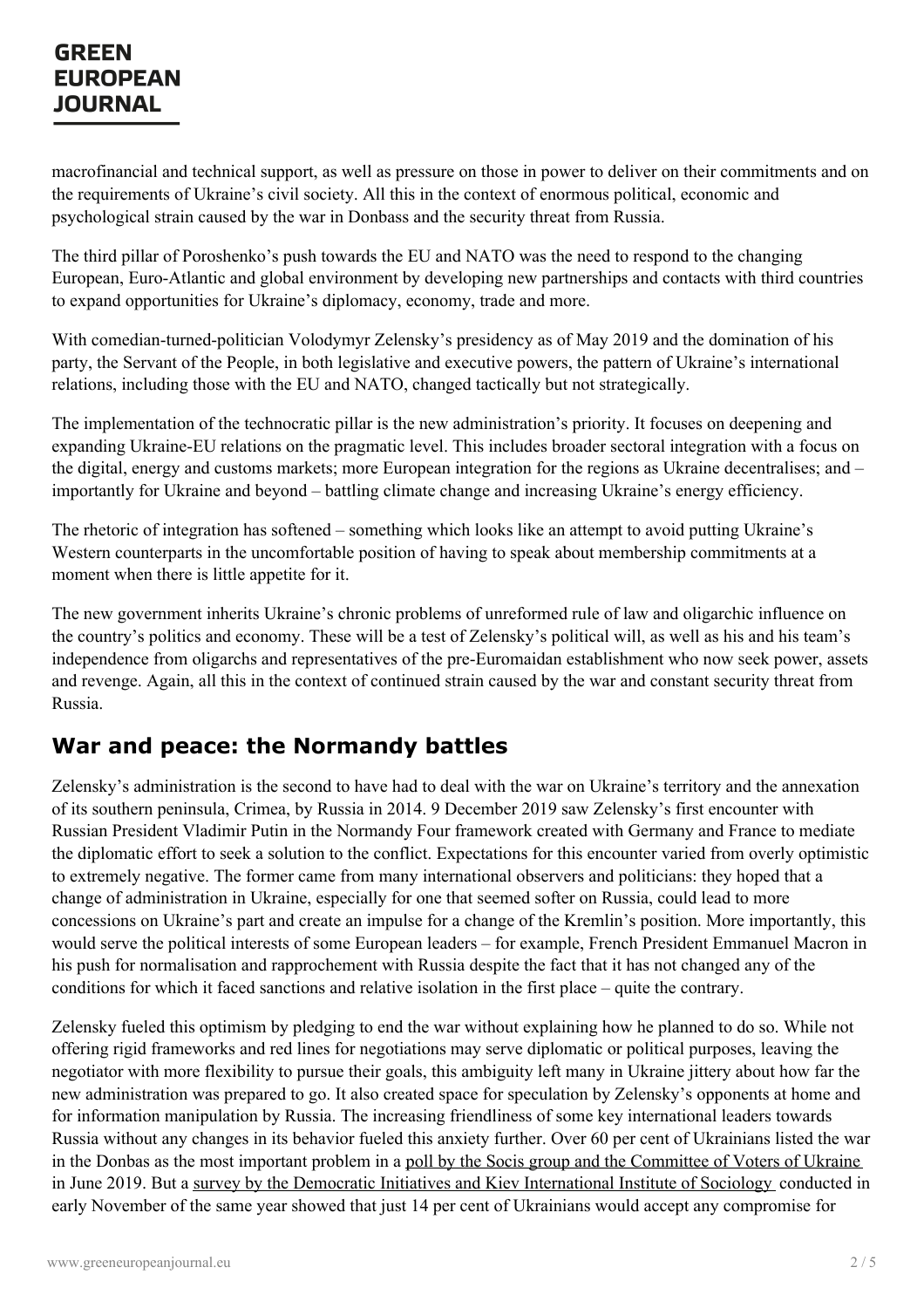peace, 6 per cent down from June 2019.

The Normandy Four summit resulted in progress on a number of tactical steps, but so far a lack of progress on the strategic steps towards a real solution to the conflict.

The tactical steps advanced upon include further withdrawal of troops at points along the contact line to establish a more lasting and effective ceasefire . The previous 20 ceasefires announced since the beginning of the war were never implemented fully and 33 Ukrainian military personnel were killed by mid-November during the last one alone.

> *Zelensky fueled this optimism by pledging to end the war without explaining how he planned to do so. While not of ering rigid frameworks and red lines for negotiations may serve diplomatic or political purposes, leaving the negotiator with more flexibility to pursue their goals, this ambiguity left many in Ukraine jittery about how far the new administration was prepared to go.*

Another tactical step which saw progress is a swap of prisoners. On 29 December 2019, 76 people returned from years of captivity in the self-proclaimed "republics" in the east. In exchange, Ukraine handed over 124 people. These included officers of Berkut, the riot police unit accused of killing 48 and injuring 80 protesters during the Maidan demonstrations in February 2014 (some of their colleagues escaped to Russia earlier and have since been spotted violently dispersing protests in Moscow), as well as perpetrators of a 2015 bomb explosion at a pro-Ukrainian rally in Kharkiv that killed four men, including one 15-year-old, and others convicted of different crimes. More remain jailed in the "republics" and Crimea remains an area of continued persecutions, especially of Crimean Tatars. The latest Association [Implementation](https://eeas.europa.eu/sites/eeas/files/swd_2019_433_f1_joint_staff_working_paper_en_v4_p1_1056243.pdf) Report on Ukraine from the European Commission and High Representative for Foreign Affairs notes that the "human rights situation in the illegally annexed Crimean peninsula continued to deteriorate in 2019" as systematic repression of individuals seen to oppose de facto "authorities" continued unabated. The activities of the Crimean Tatar Mejlis remain banned since 2016 and wideranging intimidation and persecution of the community has continued, including via intensified arrests and searches of their homes.

Zelensky's administration would like to hold local elections in the occupied areas of Eastern Ukraine as part of the nationwide local election campaign in Ukraine in fall 2020. But this is where the strategic dimension begins: security conditions have to be established first, including the establishment of a lasting ceasefire, the disbanding of illegal armed groups, and the withdrawal of troops and weapons. In a nutshell, the elections should take place under Ukrainian legislation. This includes access of all Ukrainian political parties and media to the territory, and the opportunity to vote being ensured for internally displaced persons who have fled the area escaping war and persecution. The Ukrainian administration wants control over its border before the election takes place – this is one of the [numerous](https://www.greeneuropeanjournal.eu) points of contention, as Russia demands that control over the border not be returned to Ukraine until after the election. While Zelensky's preferred scenario is according to the Minsk Agreements concluded at Russian gunpoint, a credible election under such security circumstances is unlikely. The next Normandy Four encounter is expected in early spring 2020. Unless Russia demonstrates that it is ready to take meaningful steps towards resolution, Zelensky's team speaks of de facto freezing the conflict as plan B.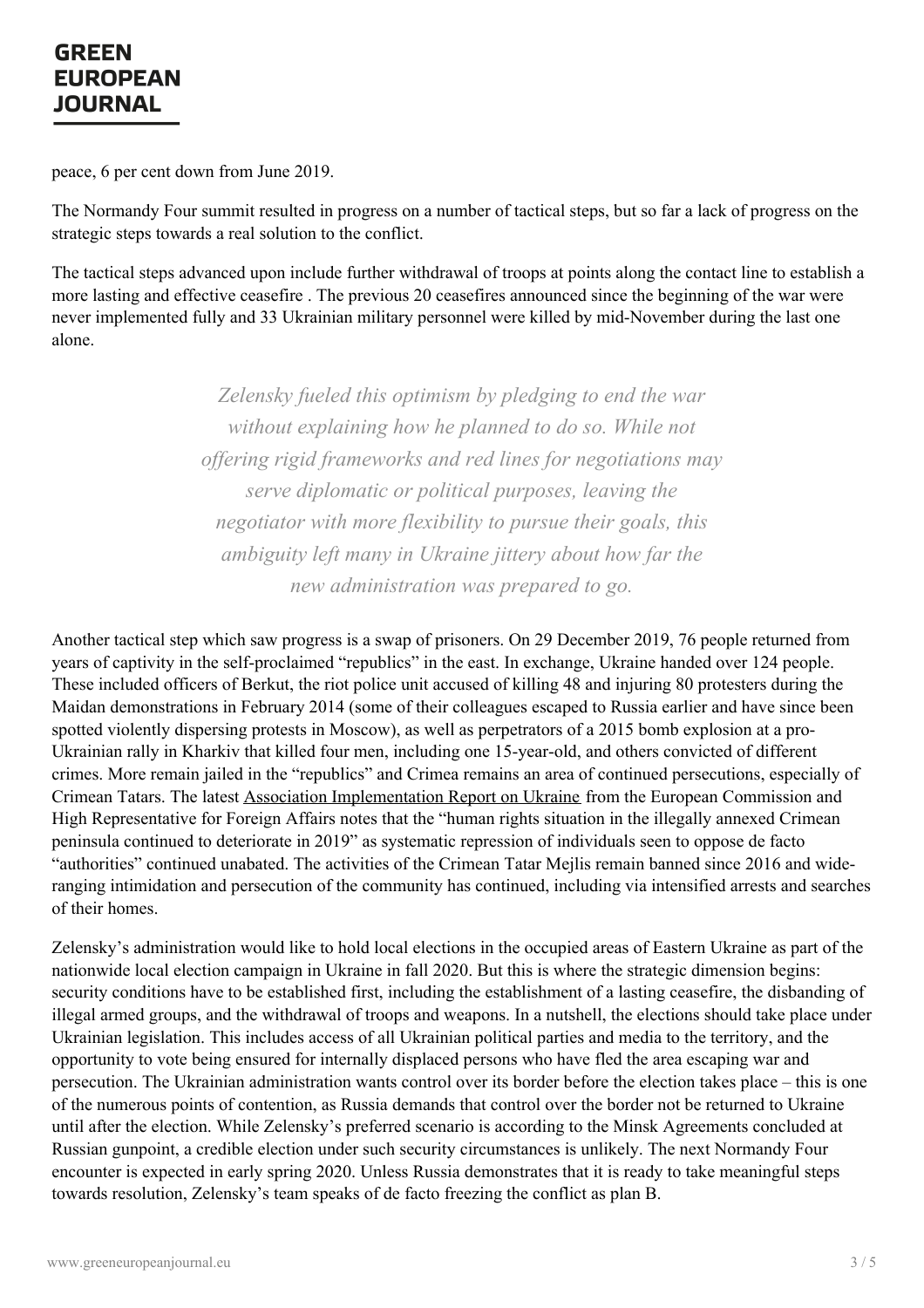#### **Facing challenges together**

While the war is a crucial part of Ukraine's domestic and international policies, the area beyond Kiev's control ultimately represents 7 per cent of Ukraine's territory. The rest needs to develop, and that is where Ukraine's future relations with the EU are likely to focus in the near to mid-term.

The Association Agreement and the Eastern Partnership (EaP) are the key frameworks where civil society and parts of the Ukrainian political establishment are pushing for new impetus. On 5 December 2019, the Ministries of Foreign Affairs of Ukraine, Georgia and Moldova presented a joint statement to EU High Representative for Foreign Affairs and Security Policy Josep Borrell proposing their vision of differentiation between themselves as EaP participants that want deeper integration with the EU (at least until the latest change of [government](https://www.rferl.org/a/moldovan-parliament-approves-new-technocratic-government/30271333.html) in Moldova) and the other three – Belarus, Armenia and Azerbaijan – that are on a different integration track. In mid-November, NGO leaders from the three countries signed a cooperation [memorandum](http://eap-csf.org.ua/wp-content/uploads/2019/12/AA_Memorandum_of_Cooperation.pdf) in an attempt to create a regional platform that could be more impactful than the individual efforts of each country.

> *On a broader level, it would benefit new political generations in Ukraine and EU member states to establish and expand contacts. This will enhance their understanding of each other's political contexts and goals, and build broader alliances. Politically, the European Green Deal of ers one framework.*

In mid-2020, Germany will take over the rotating presidency of the Council of the European Union, which is rethinking itself in a changing economic, political and security environment. There will be heavy focus on relations with China and the development of Africa's potential, amongst other issues. Yet Germany has been one of the top investors of resources and commitment to support transformations in Eastern Partnership countries – especially Ukraine – over the past years, and that momentum should not be lost.

On a broader level, it would benefit new political generations in Ukraine and EU member states to establish and expand contacts. This will enhance their understanding of each other's political contexts and goals, and build broader alliances. Politically, the European Green Deal offers one framework. Ukraine is interested in joining the effort to develop and implement this, and the government is elaborating proposals on how exactly Kiev could become part of this strategy. In parallel, the debate about environmental challenges and adjustment to those is increasingly active in Ukraine. Integrating it into the wider European discussion will help create more stability, better preparing the nation of nearly 40 million for the new era of economy, urbanisation, employment and consumption of resources.

Both Ukraine and the EU are going through a phase of profound transformation. As part of reality as we know it crumbles under the pressure of those changes, it is essential for new generations of politicians, civil society actors and [opinion](https://www.greeneuropeanjournal.eu) leaders to find points of contact, go beyond conventional geopolitical thinking, and expand the constituencies willing to face the common challenges.